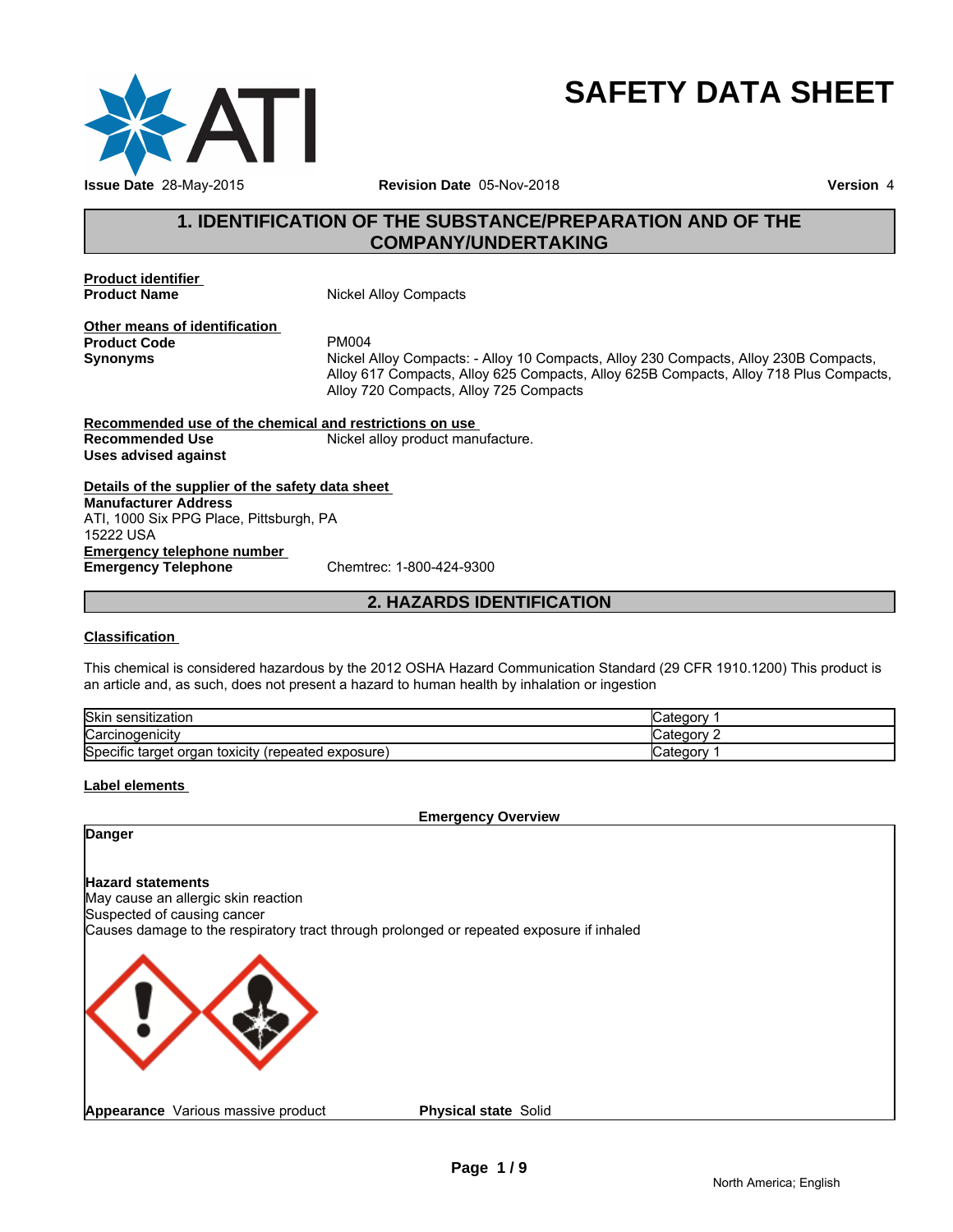forms **Odor** Odorless

### **Precautionary Statements - Prevention**

Do not handle until all safety precautions have been read and understood Use personal protective equipment as required Wear protective gloves

### **Precautionary Statements - Response**

If skin irritation or rash occurs: Get medical advice/attention

### **Precautionary Statements - Disposal**

Dispose of contents/container to an approved waste disposal plant

### **Hazards not otherwise classified (HNOC)**

### Not applicable

### **Other Information**

When product is subjected to welding, burning, melting, sawing, brazing, grinding, buffing, polishing, or other similar heat-generating processes, the following potentially hazardous airborne particles and/or fumes may be generated:: Titanium dioxide an IARC Group 2B carcinogen, Hexavalent Chromium (Chromium VI) may cause lung, nasal, and/or sinus cancer, Soluble molybdenum compounds such as molybdenum trioxide may cause lung irritation.

### **3. COMPOSITION/INFORMATION ON INGREDIENTS**

**Synonyms** Nickel Alloy Compacts: - Alloy 10 Compacts, Alloy 230 Compacts, Alloy 230B Compacts, Alloy 617 Compacts, Alloy 625 Compacts, Alloy 625B Compacts, Alloy 718 Plus Compacts, Alloy 720 Compacts, Alloy 725 Compacts.

| <b>Chemical Name</b> | CAS No.   | Weight-%  |
|----------------------|-----------|-----------|
| Nickel               | 7440-02-0 | 49-68     |
| Chromium             | 7440-47-3 | $8 - 22$  |
| Iron                 | 7439-89-6 | $0 - 19$  |
| Molybdenum           | 7439-98-7 | $0 - 10$  |
| Tungsten             | 7440-33-7 | $0 - 10$  |
| Aluminum             | 7429-90-5 | $0 - 5.5$ |
| Titanium             | 7440-32-6 | $0 - 5.3$ |
| Niobium (Columbium)  | 7440-03-1 | $0 - 4.2$ |
| Tantalum             | 7440-25-7 | $0 - 3.5$ |
| <b>Hafnium</b>       | 7440-58-6 | $0 - 1$   |

### **4. FIRST AID MEASURES**

**First aid measures**

**Eye contact** In the case of particles coming in contact with eyes during processing, treat as with any foreign object.

.

**Skin Contact In the case of skin irritation or allergic reactions see a physician.** 

**Inhalation** If excessive amounts of smoke, fume, or particulate are inhaled during processing, remove to fresh air and consult a qualified health professional.

**Ingestion Ingestion Ingestion Ingestion I** 

### **Most important symptoms and effects, both acute and delayed**

**Symptoms** May cause allergic skin reaction.

### **Indication of any immediate medical attention and special treatment needed**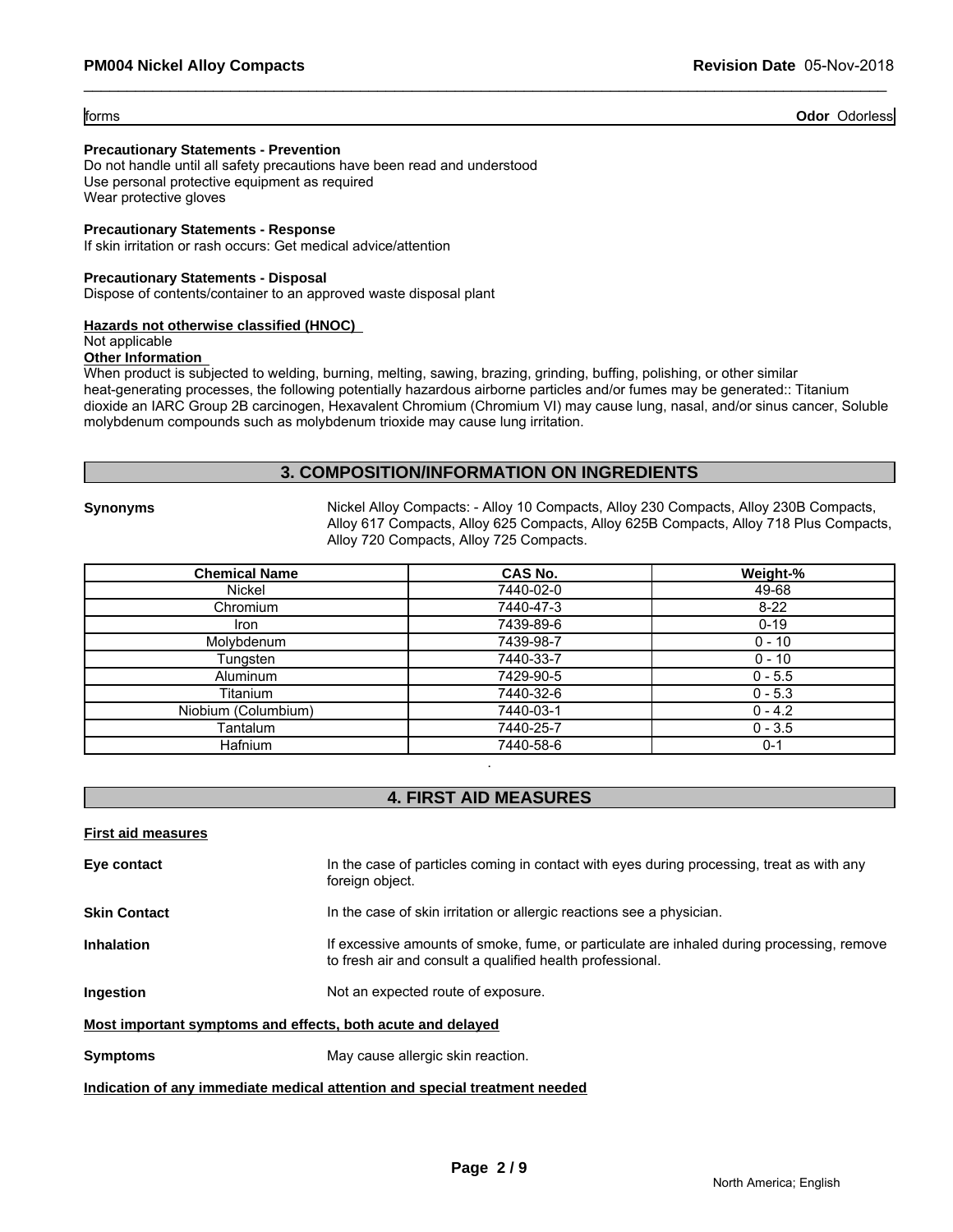**Note to physicians** Treat symptomatically.

### **5. FIRE-FIGHTING MEASURES**

### **Suitable extinguishing media**

Product not flammable in the form as distributed, flammable as finely divided particles or pieces resulting from processing of this product. Isolate large fires and allow to burn out. Smother small fires with salt (NaCl) or class D dry powder fire extinguisher.

**Unsuitable extinguishing media** Do not spray water on burning metal as an explosion may occur. This explosive characteristic is caused by the hydrogen and steam generated by the reaction of water with the burning material.

### **Specific hazards arising from the chemical**

Intense heat. Very fine, high surface area material resulting from grinding, buffing, polishing, or similar processes of this product may ignite spontaneously at room temperature. WARNING: Fine particles resulting from grinding, buffing, polishing, or similar processes of this product may form combustible dust-air mixtures. Keep particles away from all ignition sources including heat, sparks, and flame. Prevent dust accumulations to minimize combustible dust hazard.

**Hazardous combustion products**Titanium dioxide an IARC Group 2B carcinogen, Hexavalent Chromium (Chromium VI) may cause lung, nasal, and/or sinus cancer, Soluble molybdenum compounds such as molybdenum trioxide may cause lung irritation.

**Explosion data Sensitivity to Mechanical Impact** None. **Sensitivity to Static Discharge** None.

### **Protective equipment and precautions for firefighters**

Firefighters should wear self-contained breathing apparatus and full firefighting turnout gear.

### **6. ACCIDENTAL RELEASE MEASURES**

|                                                      | Personal precautions, protective equipment and emergency procedures |
|------------------------------------------------------|---------------------------------------------------------------------|
| <b>Personal precautions</b>                          | Use personal protective equipment as required.                      |
| For emergency responders                             | Use personal protective equipment as required.                      |
| <b>Environmental precautions</b>                     |                                                                     |
| <b>Environmental precautions</b>                     | Not applicable to massive product.                                  |
| Methods and material for containment and cleaning up |                                                                     |
| <b>Methods for containment</b>                       | Not applicable to massive product.                                  |
| Methods for cleaning up                              | Not applicable to massive product.                                  |

### **7. HANDLING AND STORAGE**

### **Precautions for safe handling**

**Advice on safe handling** Very fine, high surface area material resulting from grinding, buffing, polishing, or similar processes of this product may ignite spontaneously at room temperature. WARNING: Fine particles resulting from grinding, buffing, polishing, or similar processes of this product may form combustible dust-air mixtures. Keep particles away from all ignition sources including heat, sparks, and flame. Prevent dust accumulations to minimize combustible dust hazard.

### **Conditions for safe storage, including any incompatibilities**

**Storage Conditions** Keep chips, turnings, dust, and other small particles away from heat, sparks, flame and other sources of ignition (i.e., pilot lights, electric motors and static electricity).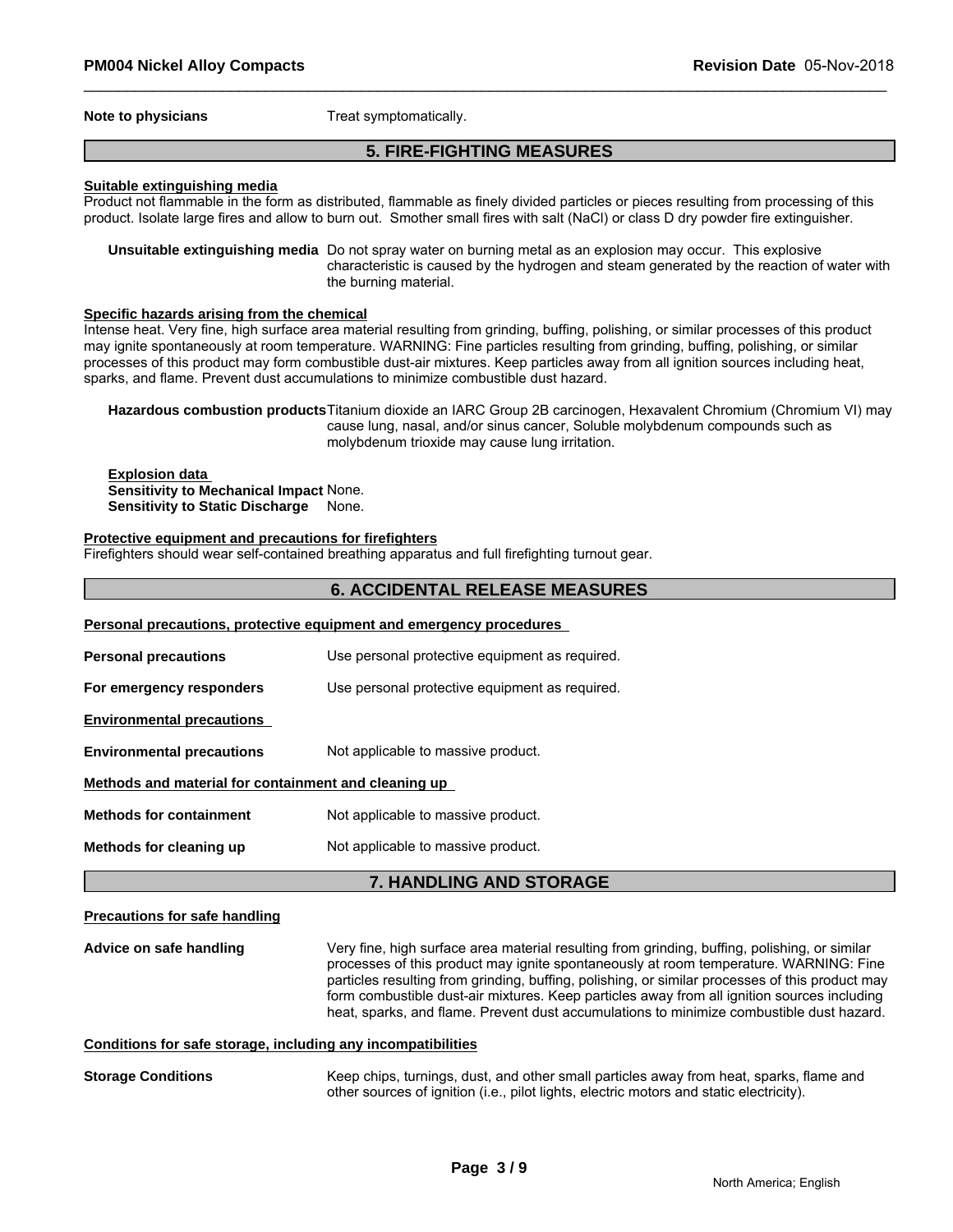**Incompatible materials** Dissolves in hydrofluoric acid. Ignites in the presence of fluorine. When heated above 200°C, reacts exothermically with the following: Chlorine, bromine, halocarbons, carbon tetrachloride, carbon tetrafluoride, and freon.

### **8. EXPOSURE CONTROLS/PERSONAL PROTECTION**

### **Control parameters**

| <b>Chemical Name</b>             | <b>ACGIH TLV</b>                                                                                               | <b>OSHA PEL</b>                                                            |
|----------------------------------|----------------------------------------------------------------------------------------------------------------|----------------------------------------------------------------------------|
| Nickel<br>7440-02-0              | TWA: $1.5 \text{ mg/m}^3$ inhalable fraction                                                                   | TWA: 1 mg/m <sup>3</sup>                                                   |
| Chromium<br>7440-47-3            | TWA: 0.5 mg/m <sup>3</sup>                                                                                     | TWA: 1 mg/m <sup>3</sup>                                                   |
| Iron<br>7439-89-6                |                                                                                                                |                                                                            |
| Tungsten<br>7440-33-7            | STEL: 10 mg/m <sup>3</sup> STEL: 10 mg/m <sup>3</sup> W<br>TWA: 5 mg/m <sup>3</sup> TWA: 5 mg/m <sup>3</sup> W | (vacated) STEL: 10 mg/m <sup>3</sup> (vacated) STEL:<br>10 mg/m $3$ W      |
| Molybdenum<br>7439-98-7          | TWA: 10 mg/m <sup>3</sup> inhalable fraction<br>TWA: 3 mg/m <sup>3</sup> respirable fraction                   |                                                                            |
| Aluminum<br>7429-90-5            | TWA: 1 mg/m <sup>3</sup> respirable fraction                                                                   | TWA: 15 mg/m <sup>3</sup> total dust<br>TWA: 5 $mg/m3$ respirable fraction |
| Titanium<br>7440-32-6            |                                                                                                                |                                                                            |
| Niobium (Columbium)<br>7440-03-1 |                                                                                                                |                                                                            |
| Tantalum<br>7440-25-7            |                                                                                                                | TWA: $5 \text{ mg/m}^3$                                                    |
| <b>Hafnium</b><br>7440-58-6      | TWA: 0.5 mg/m <sup>3</sup> TWA: 0.5 mg/m <sup>3</sup> Hf                                                       | TWA: $0.5 \text{ mg/m}^3$                                                  |

### **Appropriate engineering controls**

**Engineering Controls Avoid generation of uncontrolled particles.** 

### **Individual protection measures, such as personal protective equipment**

| <b>Eye/face protection</b>            | When airborne particles may be present, appropriate eye protection is recommended. For<br>example, tight-fitting goggles, foam-lined safety glasses or other protective equipment that<br>shield the eyes from particles.                                                                                                                                                       |
|---------------------------------------|---------------------------------------------------------------------------------------------------------------------------------------------------------------------------------------------------------------------------------------------------------------------------------------------------------------------------------------------------------------------------------|
| Skin and body protection              | Fire/flame resistant/retardant clothing may be appropriate during hot work with the product.<br>Cut-resistant gloves and/or protective clothing may be appropriate when sharp surfaces are<br>present.                                                                                                                                                                          |
| <b>Respiratory protection</b>         | When particulates/fumes/gases are generated and if exposure limits are exceeded or<br>irritation is experienced, proper approved respiratory protection should be worn.<br>Positive-pressure supplied air respirators may be required for high airborne contaminant<br>concentrations. Respiratory protection must be provided in accordance with current local<br>regulations. |
| <b>General Hygiene Considerations</b> | Handle in accordance with good industrial hygiene and safety practice.                                                                                                                                                                                                                                                                                                          |

# **9. PHYSICAL AND CHEMICAL PROPERTIES**

### **Information on basic physical and chemical properties**

| <b>Physical state</b><br>Appearance<br><b>Color</b> | Solid<br>Various massive product forms<br>metallic gray or silver | Odor<br>Odor threshold | Odorless<br>Not applicable |
|-----------------------------------------------------|-------------------------------------------------------------------|------------------------|----------------------------|
| <b>Property</b>                                     | Values                                                            | Remarks • Method       |                            |
| pH                                                  |                                                                   |                        |                            |
| Melting point/freezing point                        | 1400-1540 °C / 2560-2800 °F                                       |                        |                            |
|                                                     |                                                                   |                        |                            |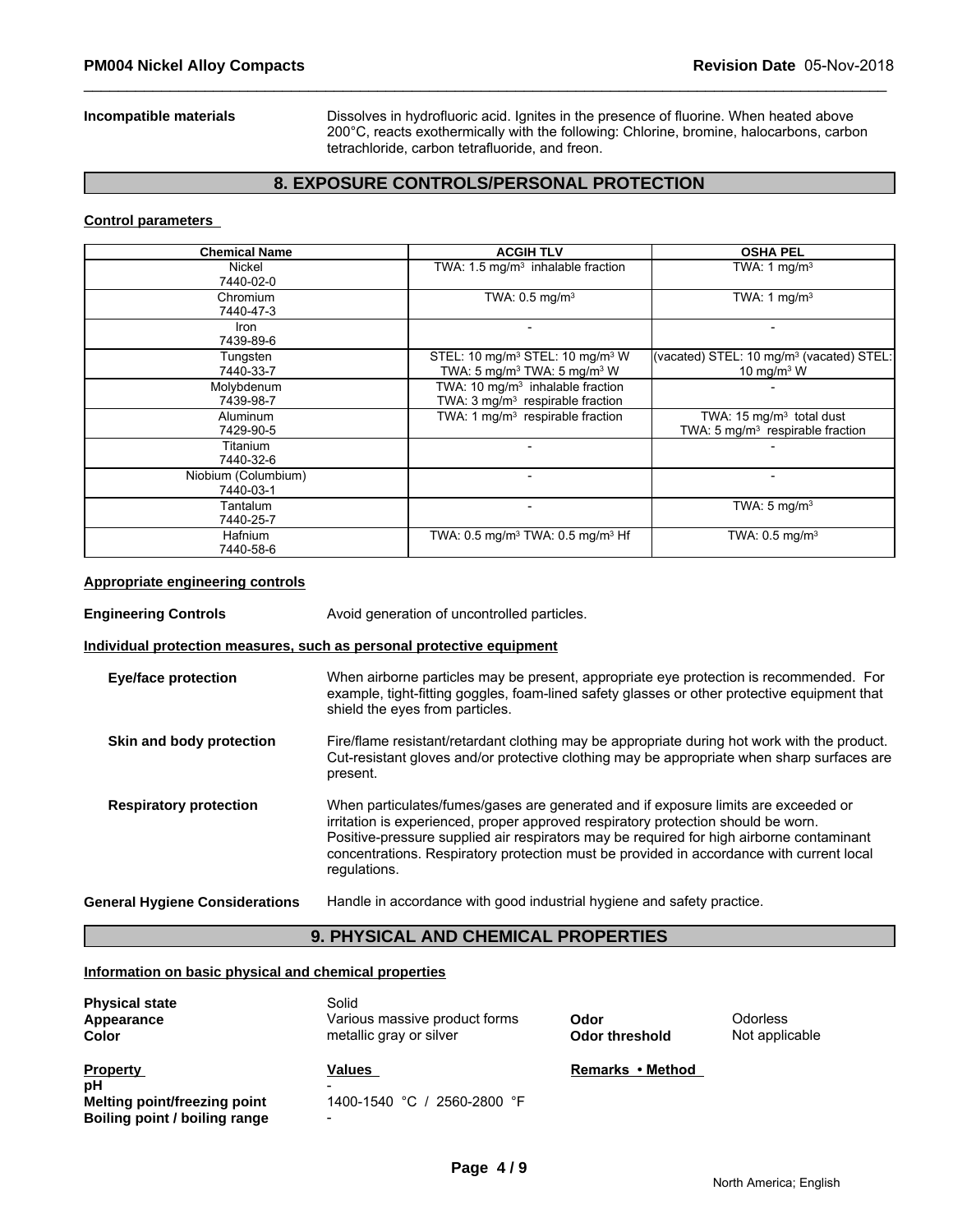| <b>Flash point</b>               |                |                                                   |
|----------------------------------|----------------|---------------------------------------------------|
| <b>Evaporation rate</b>          |                | Not applicable                                    |
| Flammability (solid, gas)        |                | Product not flammable in the form as distributed. |
|                                  |                | flammable as finely divided particles or pieces   |
|                                  |                | resulting from processing of this product         |
| <b>Flammability Limit in Air</b> |                |                                                   |
| <b>Upper flammability limit:</b> |                |                                                   |
| Lower flammability limit:        |                |                                                   |
| Vapor pressure                   |                | Not applicable                                    |
| Vapor density                    |                | Not applicable                                    |
| <b>Specific Gravity</b>          | $8.0 - 8.5 -$  |                                                   |
| <b>Water solubility</b>          | Insoluble      |                                                   |
| Solubility in other solvents     |                | Not applicable                                    |
| <b>Partition coefficient</b>     |                | Not applicable                                    |
| <b>Autoignition temperature</b>  |                | Not applicable                                    |
| <b>Decomposition temperature</b> |                | Not applicable                                    |
| <b>Kinematic viscosity</b>       |                | Not applicable                                    |
| <b>Dynamic viscosity</b>         |                | Not applicable                                    |
| <b>Explosive properties</b>      | Not applicable |                                                   |
| <b>Oxidizing properties</b>      | Not applicable |                                                   |
|                                  |                |                                                   |
| <b>Other Information</b>         |                |                                                   |
| <b>Softening point</b>           |                |                                                   |
| Molecular weight                 |                |                                                   |
| <b>VOC Content (%)</b>           | Not applicable |                                                   |
| <b>Density</b>                   |                |                                                   |
| <b>Bulk density</b>              |                |                                                   |

### **10. STABILITY AND REACTIVITY**

**Reactivity**  Not applicable

### **Chemical stability**

Stable under normal conditions.

### **Possibility of Hazardous Reactions**

None under normal processing.

**Hazardous polymerization** Hazardous polymerization does not occur.

### **Conditions to avoid**

Dust formation and dust accumulation.

### **Incompatible materials**

Dissolves in hydrofluoric acid. Ignites in the presence of fluorine. When heated above 200°C, reacts exothermically with the following: Chlorine, bromine, halocarbons, carbon tetrachloride, carbon tetrafluoride, and freon.

### **Hazardous Decomposition Products**

When product is subjected to welding, burning, melting, sawing, brazing, grinding, buffing, polishing, or other similar heat-generating processes, the following potentially hazardous airborne particles and/or fumes may be generated:. Titanium dioxide an IARC Group 2B carcinogen. Hexavalent Chromium (Chromium VI) may cause lung, nasal, and/or sinus cancer. Soluble molybdenum compounds such as molybdenum trioxide may cause lung irritation.

### **11. TOXICOLOGICAL INFORMATION**

**Information on likely routes of exposure** 

**Product Information**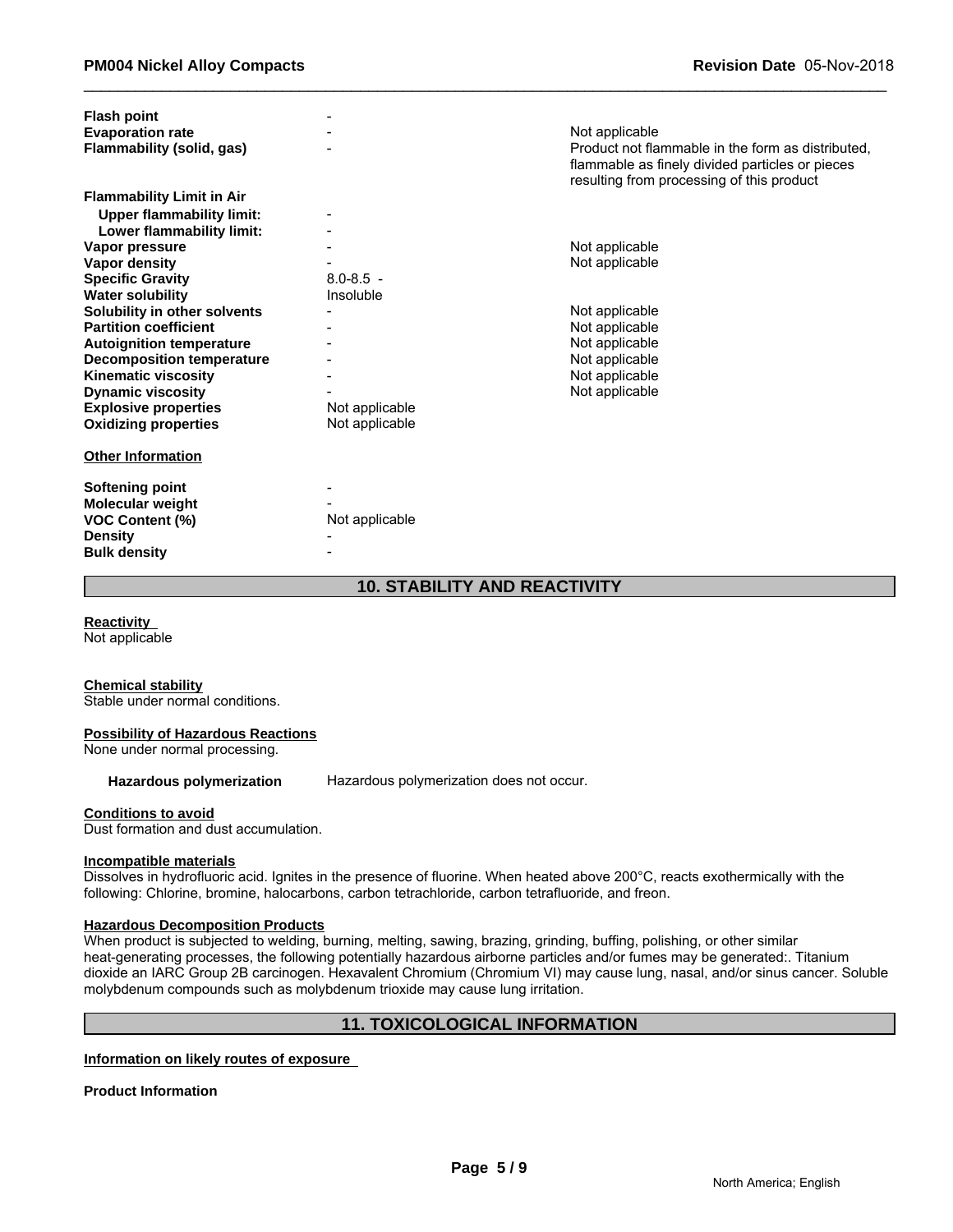| <b>Inhalation</b>   | Not an expected route of exposure for product in massive form. |
|---------------------|----------------------------------------------------------------|
| Eye contact         | Not an expected route of exposure for product in massive form. |
| <b>Skin Contact</b> | May cause sensitization by skin contact.                       |
| Ingestion           | Not an expected route of exposure for product in massive form. |

| <b>Chemical Name</b>             | Oral LD50         | <b>Dermal LD50</b>       | <b>Inhalation LC50</b>   |
|----------------------------------|-------------------|--------------------------|--------------------------|
| Nickel<br>7440-02-0              | > 9000 mg/kg bw   |                          | $> 10.2$ mg/L            |
| lChromium<br>7440-47-3           | > 3400 mg/kg bw   |                          | $> 5.41$ mg/L            |
| Iron<br>7439-89-6                | 98,600 mg/kg bw   |                          | $> 0.25$ mg/L            |
| Tungsten<br>7440-33-7            | > 2000 mg/kg bw   | > 2000 mg/kg bw          | $> 5.4$ mg/L             |
| Molybdenum<br>7439-98-7          | > 2000 mg/kg bw   | > 2000 mg/kg bw          | $> 5.10$ mg/L            |
| Aluminum<br>7429-90-5            | 15,900 mg/kg bw   |                          | $> 1$ mg/L               |
| Titanium<br>7440-32-6            | > 5000 mg/kg bw   | $\overline{\phantom{0}}$ | ٠                        |
| Niobium (Columbium)<br>7440-03-1 | > 10,000 mg/kg bw | > 2000 mg/kg bw          | $\overline{\phantom{0}}$ |
| Tantalum<br>7440-25-7            | > 2000 mg/kg bw   | > 2000 mg/kg bw          | $> 5.18$ mg/L            |
| Hafnium<br>7440-58-6             | > 5000 mg/kg bw   |                          | $>4.3$ mg/L              |

### **Information on toxicological effects**

**Symptoms** May cause sensitization by skin contact.

### **Delayed and immediate effects as well as chronic effects from short and long-term exposure**

**Acute toxicity**<br> **Acute toxicity**<br> **Skin corrosion/irritation**<br> **Product not classified. Skin corrosion/irritation**<br>**Serious eye damage/eye irritation** Product not classified. **Serious eye damage/eye irritation<br>Sensitization Germ cell mutagenicity example 3 and Carcinogenicity**<br> **Carcinogenicity May cause cancer by** 

May cause sensitization by skin contact. May cause cancer by inhalation.

| <b>Chemical Name</b> | ACGIH | <b>IARC</b> | <b>NTP</b>             | <b>OSHA</b> |
|----------------------|-------|-------------|------------------------|-------------|
| Nickel               |       | Group       | Known                  |             |
| 7440-02-0            |       | Group 2B    | Reasonably Anticipated |             |
| Chromium             |       | Group 3     |                        |             |
| 7440-47-3            |       |             |                        |             |

**Reproductive toxicity**<br>**STOT - single exposure** Product not classified. **STOT - single exposure<br>STOT - repeated exposure** 

# **12. ECOLOGICAL INFORMATION**

### **Ecotoxicity**

| <b>INCRIPTION</b><br><b>STOT - single exposure</b><br>STOT - repeated exposure<br><b>Aspiration hazard</b> | Product not classified.<br>Product not classified. | Causes disorder and damage to the: Respiratory System. |                                                          |                                                      |
|------------------------------------------------------------------------------------------------------------|----------------------------------------------------|--------------------------------------------------------|----------------------------------------------------------|------------------------------------------------------|
|                                                                                                            |                                                    | <b>12. ECOLOGICAL INFORMATION</b>                      |                                                          |                                                      |
| <b>Ecotoxicity</b>                                                                                         |                                                    |                                                        |                                                          |                                                      |
| This product as shipped is not classified for aquatic toxicity.                                            |                                                    |                                                        |                                                          |                                                      |
| <b>Chemical Name</b>                                                                                       | Algae/aquatic plants                               | Fish                                                   | Toxicity to<br>microorganisms                            | <b>Crustacea</b>                                     |
| Nickel<br>7440-02-0                                                                                        | NOEC/EC10 values range<br>from $12.3 \mu q/l$ for  | The 96h LC50s values range<br>from 0.4 mg Ni/L for     | The 30 min EC50 of nickel<br>for activated sludge was 33 | The 48h LC50s values range<br>from 0.013 mg Ni/L for |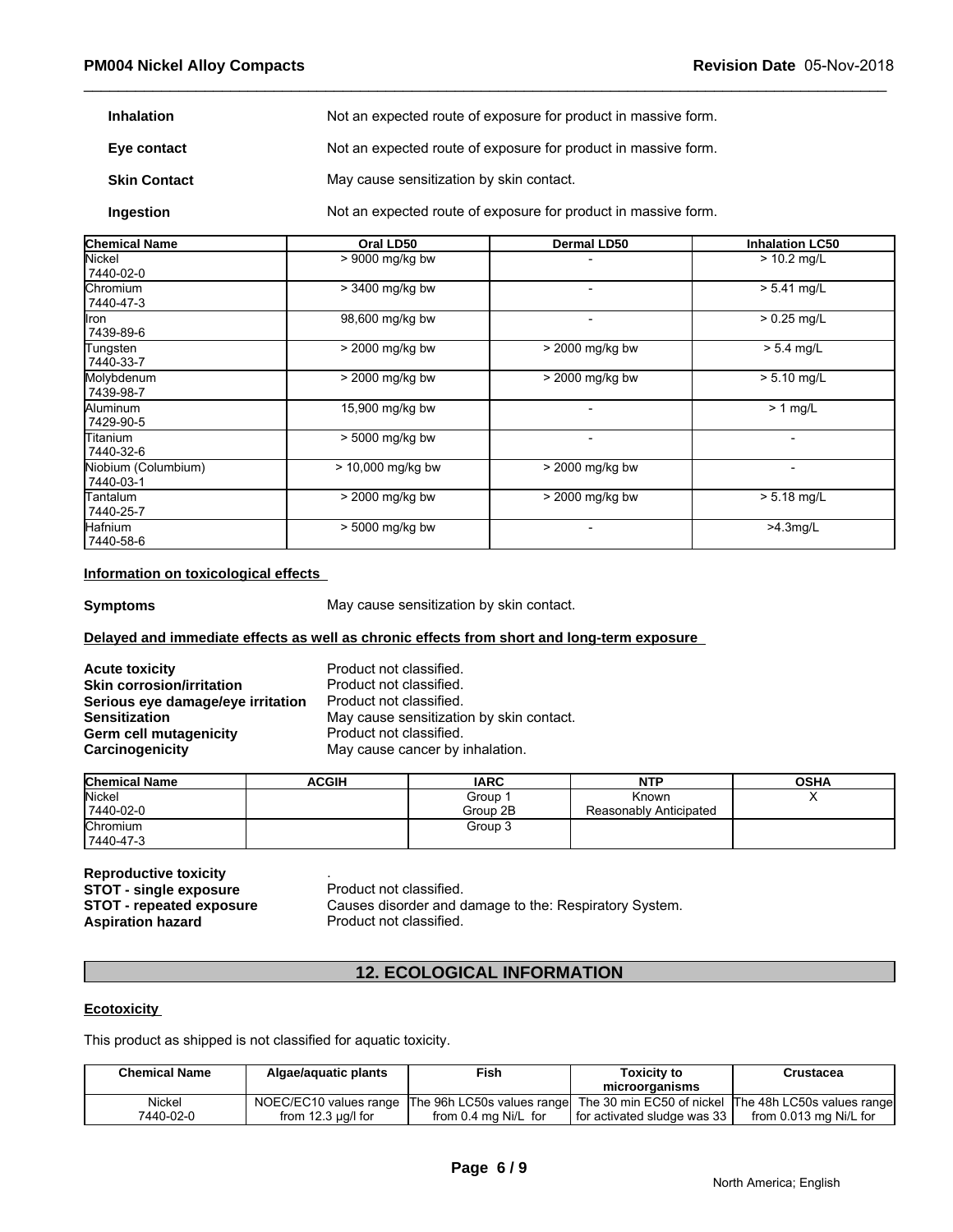|                                  | Scenedesmus accuminatus<br>to $425$ µg/l for<br>Pseudokirchneriella<br>subcapitata.                                                                                                                                | Pimephales promelas to 320<br>mg Ni/L for Brachydanio<br>rerio.                                                                                                                                                     | mg Ni/L.                                                                                       | Ceriodaphnia dubia to 4970<br>mg Ni/L for Daphnia magna.                                                                                                                                           |
|----------------------------------|--------------------------------------------------------------------------------------------------------------------------------------------------------------------------------------------------------------------|---------------------------------------------------------------------------------------------------------------------------------------------------------------------------------------------------------------------|------------------------------------------------------------------------------------------------|----------------------------------------------------------------------------------------------------------------------------------------------------------------------------------------------------|
| Chromium<br>7440-47-3            |                                                                                                                                                                                                                    |                                                                                                                                                                                                                     | $\overline{a}$                                                                                 |                                                                                                                                                                                                    |
| Iron<br>7439-89-6                |                                                                                                                                                                                                                    | The 96 h LC50 of 50% iron<br>oxide black in water to Danio<br>rerio was greater than<br>10,000 mg/L.                                                                                                                | The 3 h EC50 of iron oxide<br>for activated sludge was<br>greater than 10,000 mg/L.            | The 48 h EC50 of iron oxide<br>to Daphnia magna was<br>greater than 100 mg/L.                                                                                                                      |
| Tungsten<br>7440-33-7            | The 72 h EC50 of sodium<br>tungstate to<br>Pseudokirchnerella<br>subcapitata was 31.0 mg of<br>W/L.                                                                                                                | The 96 h LC50 of sodium<br>tungstate to Danio rerio was<br>greater than 106 mg of W/L.                                                                                                                              | The 30 min EC50 of sodium<br>tungstate for activated<br>sludge were greater than<br>1000 mg/L. | The 48 h EC50 of sodium<br>tungstate to Daphnia magna<br>was greater than 96 mg of<br>W/L.                                                                                                         |
| Molybdenum<br>7439-98-7          | The 72 h EC50 of sodium<br>molybdate dihydrate to<br>Pseudokirchneriella<br>subcapitata was 362.9 mg of<br>Mo/L.                                                                                                   | The 96 h LC50 of sodium<br>molybdate dihydrate to<br>Pimephales promelas was<br>644.2 mg/L                                                                                                                          | The 3 h EC50 of<br>molybdenum trioxide for<br>activated sludge was 820<br>mg/L.                | The 48 h LC50 of sodium<br>molybdate dihydrate to<br>Ceriodaphnia dubia was<br>1,015 mg/L.<br>The 48 h LC50 of sodium<br>molybdate dihydrate to<br>Daphnia magna was greater<br>than 1,727.8 mg/L. |
| <b>Aluminum</b><br>7429-90-5     | The 96-h EC50 values for<br>reduction of biomass of<br>Pseudokirchneriella<br>subcapitata in AAP-Medium<br>at pH 6, 7, and 8 were<br>estimated as 20.1, 5.4, and<br>150.6 µg/L, respectively, for<br>dissolved Al. | The 96 h LC50 of aluminum<br>to Oncorhynchus mykiss<br>was 7.4 mg of Al/L at pH 6.5<br>and 14.6 mg of Al/L at pH<br>7.5                                                                                             | $\blacksquare$                                                                                 | The 48-hr LC50 for<br>Ceriodaphnia dubia exposed<br>to Aluminium chloride<br>increased from 0.72 to<br>greater than 99.6 mg/L with<br>water hardness increasing<br>from 25 to 200 mg/L.            |
| Titanium<br>7440-32-6            | The 72 h EC50 of titanium<br>dioxide to<br>Pseudokirchnerella<br>subcapitata was 61 mg of<br><b>TiO2/L.</b>                                                                                                        | The 96 h LC50 of titanium<br>dioxide to Cyprinodon<br>variegatus was greater than<br>10,000 mg of TiO2/L.<br>The 96 h LC50 of titanium<br>dioxide to Pimephales<br>promelas was greater than<br>1,000 mg of TiO2/L. | The 3 h EC50 of titanium<br>dioxide for activated sludge<br>were greater than 1000<br>$mg/L$ . | The 48 h EC50 of titanium<br>dioxide to Daphnia Magna<br>was greater than 1000 mg of<br><b>TiO2/L.</b>                                                                                             |
| Niobium (Columbium)<br>7440-03-1 | $\overline{a}$                                                                                                                                                                                                     |                                                                                                                                                                                                                     | $\overline{a}$                                                                                 |                                                                                                                                                                                                    |
| Tantalum<br>7440-25-7            |                                                                                                                                                                                                                    |                                                                                                                                                                                                                     |                                                                                                |                                                                                                                                                                                                    |
| Hafnium<br>7440-58-6             | The 72 h EC50 of hafnium<br>to Pseudokirchneriella<br>subcapitata was great than 8<br>ug of Hf/L (100% saturated<br>solution).                                                                                     | The 96 h LC50 of Hafnium<br>dioxide in water to Danio<br>rerio was greater than the<br>solubility limit of 0.007 mg<br>$Hf/L$ .                                                                                     | $\overline{a}$                                                                                 | The 48 h EC50 of Hafnium<br>dioxide to Daphnia magna<br>was greater than the<br>solubility limit of 0.007 mg<br>Hf/L.                                                                              |

### **Persistence and degradability**

### **Bioaccumulation**

.

.

**Other adverse effects** This product as shipped is not classified for environmental endpoints. However, when subjected to sawing or grinding, particles may be generated that are classified for aquatic chronic toxicity.

# **13. DISPOSAL CONSIDERATIONS**

### **Waste treatment methods**

**Disposal of wastes** Disposal should be in accordance with applicable regional, national and local laws and regulations.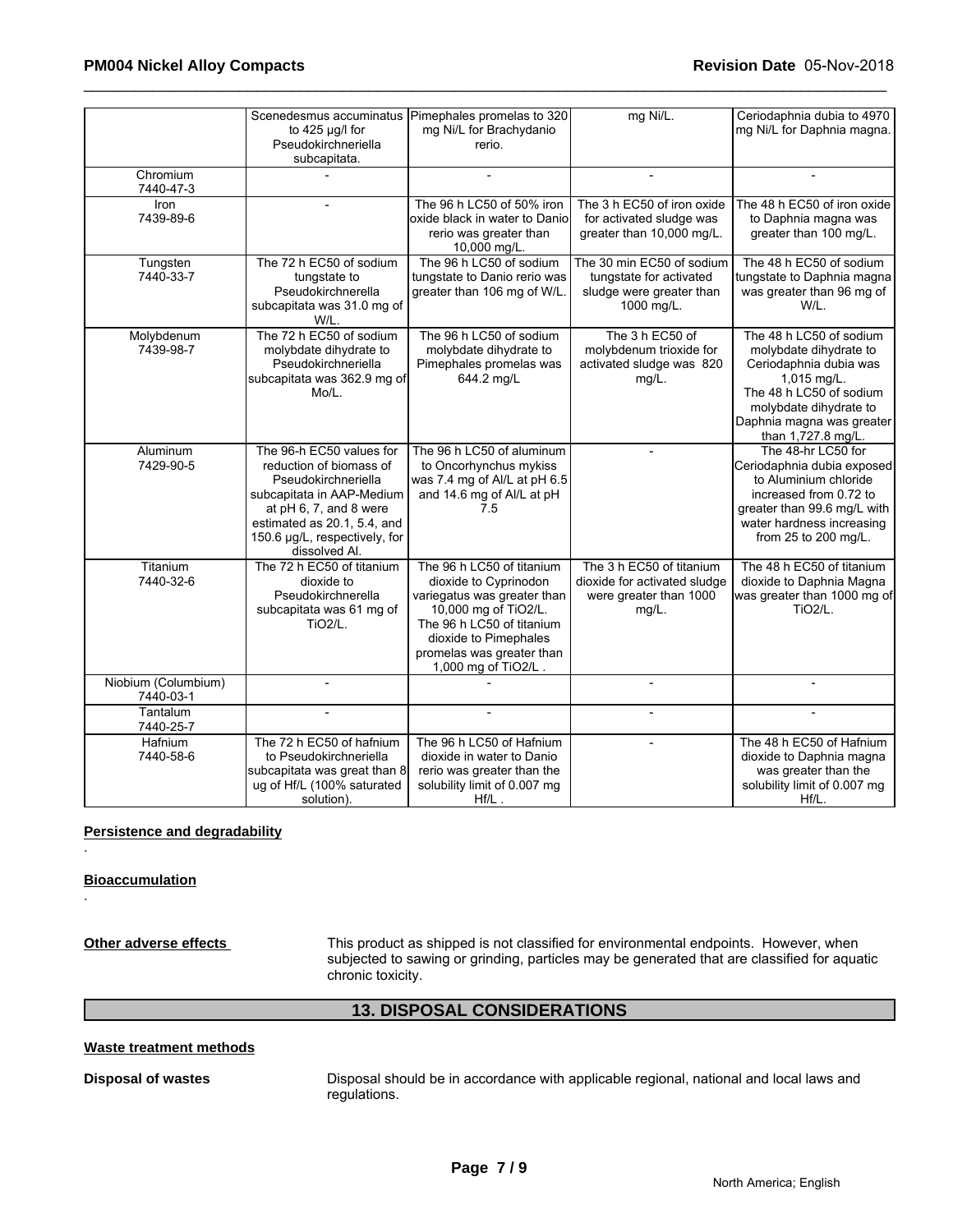**Contaminated packaging Mone anticipated.** 

| <b>Chemical Name</b> | Series Wastes ר<br><b>DOP</b><br><b>RCRA</b><br>◡ |
|----------------------|---------------------------------------------------|
| Chromium             | ) ma/L reaulatorv level<br>J.U<br>. .             |
| 7440-47-5            |                                                   |

This product contains one or more substances that are listed with the State of California as a hazardous waste.

### **14. TRANSPORT INFORMATION**

**DOT** Not regulated

### **15. REGULATORY INFORMATION**

| Complies          |
|-------------------|
| Complies          |
| Complies          |
| Complies          |
| Complies          |
| Complies          |
| <b>Not Listed</b> |
| Not Listed        |
|                   |

 **Legend:** 

 **TSCA** - United States Toxic Substances Control Act Section 8(b) Inventory

 **DSL/NDSL** - Canadian Domestic Substances List/Non-Domestic Substances List

 **EINECS/ELINCS** - European Inventory of Existing Chemical Substances/European List of Notified Chemical Substances

 **ENCS** - Japan Existing and New Chemical Substances

 **IECSC** - China Inventory of Existing Chemical Substances

 **KECL** - Korean Existing and Evaluated Chemical Substances

 **PICCS** - Philippines Inventory of Chemicals and Chemical Substances

 **AICS** - Australian Inventory of Chemical Substances

### **US Federal Regulations**

### **SARA 313**

Section 313 of Title III of the Superfund Amendments and Reauthorization Act of 1986 (SARA). This product contains a chemical or chemicals which are subject to the reporting requirements of the Act and Title 40 of the Code of Federal Regulations, Part 372

| <b>Chemical Name</b>                    | CAS No.   | <br>Weiaht-%                                    | . .<br>---<br>Threshold Values %<br><b>SARA 313</b> |
|-----------------------------------------|-----------|-------------------------------------------------|-----------------------------------------------------|
| Nickel<br>7440-02-C                     | 7440-02-u | $\overline{\phantom{a}}$<br>$49 - r$<br>nc<br>™ | v.                                                  |
| Chromium<br>$\rightarrow$<br>7440-47- . | 7440-4.   | ---                                             |                                                     |

### **SARA 311/312 Hazard Categories**

| Acute health hazard               | Yes |
|-----------------------------------|-----|
| <b>Chronic Health Hazard</b>      | Yes |
| Fire hazard                       | Nο  |
| Sudden release of pressure hazard | Nο  |
| <b>Reactive Hazard</b>            | No  |

### **CWA (Clean Water Act)**

| Acute health hazard               |                                       | Yes                           |                                                                                                                              |                                             |
|-----------------------------------|---------------------------------------|-------------------------------|------------------------------------------------------------------------------------------------------------------------------|---------------------------------------------|
| <b>Chronic Health Hazard</b>      |                                       | Yes                           |                                                                                                                              |                                             |
| Fire hazard                       |                                       | No                            |                                                                                                                              |                                             |
| Sudden release of pressure hazard |                                       | No.                           |                                                                                                                              |                                             |
| <b>Reactive Hazard</b>            |                                       | No                            |                                                                                                                              |                                             |
| <b>CWA (Clean Water Act)</b>      |                                       |                               | This product contains the following substances which are regulated pollutants pursuant to the Clean Water Act (40 CFR 122.21 |                                             |
| and 40 CFR 122.42)                |                                       |                               |                                                                                                                              |                                             |
| <b>Chemical Name</b>              | <b>CWA - Reportable</b><br>Quantities | <b>CWA - Toxic Pollutants</b> | <b>CWA - Priority Pollutants</b>                                                                                             | <b>CWA - Hazardous</b><br><b>Substances</b> |
| Nickel                            |                                       | v                             | х                                                                                                                            |                                             |
| 7440-02-0                         |                                       |                               |                                                                                                                              |                                             |
| Chromium                          |                                       | $\check{ }$                   | X                                                                                                                            |                                             |